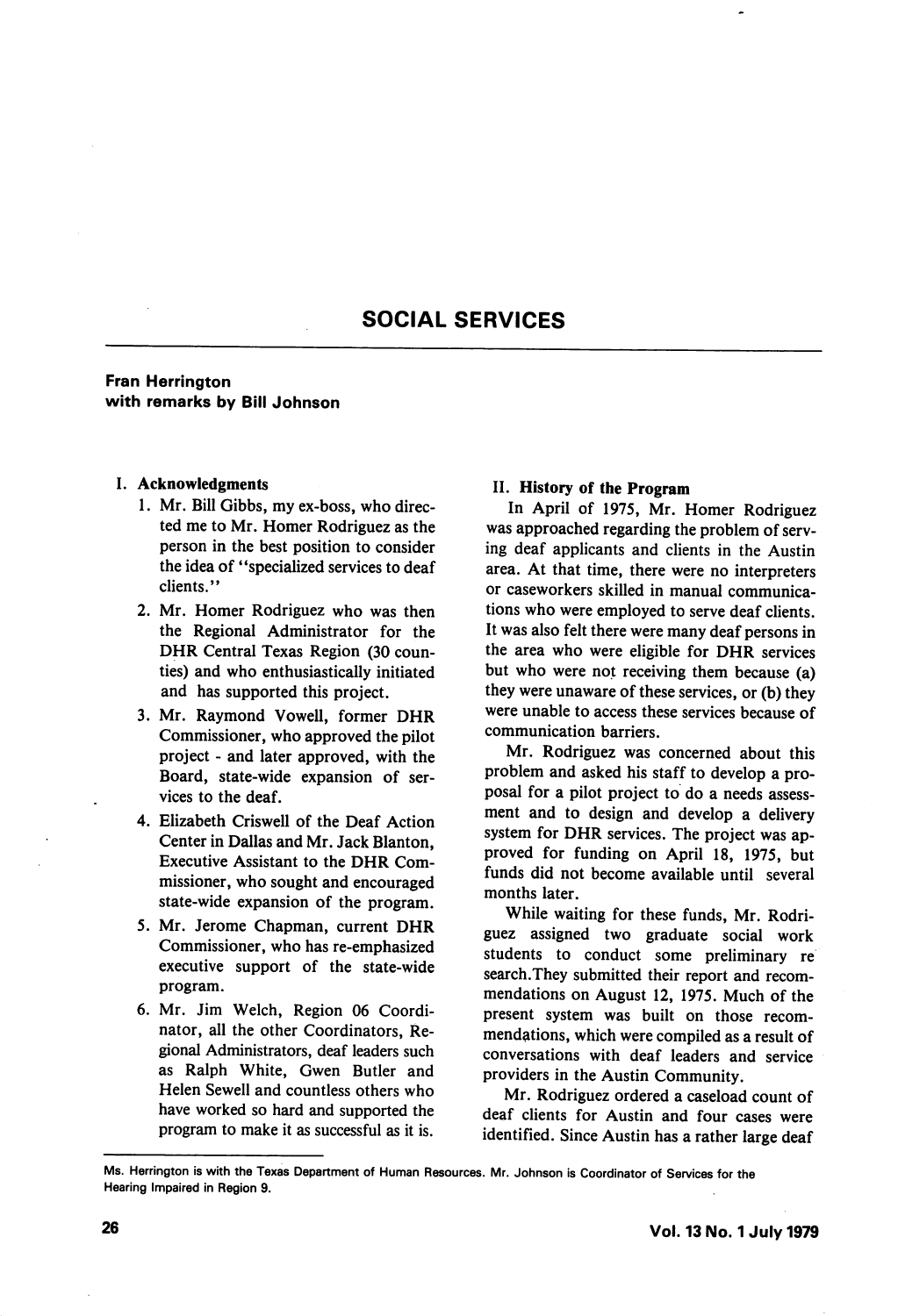community, Mr. Rodriguez felt this was a "red flag" showing that a problem did exist in the delivery of services to deaf individuals.

On October 8, 1975, Mr. Rodriguez met with selected leaders in the deaf community to discuss his plans to reach out to serve eligible deaf persons. This group became the nucleus of what later became the Region 06 Advisory Committee on Deaf Services. At that meeting, Mr. Rodriguez made a commitment to the leaders of the deaf community in connection with serving the needs of the deaf. With almost no substantive knowledge about deafness in general or about the characteristics of the local deaf population in particular, Mr. Rodriguez made a commitment which was essentially open-ended, to serve the deaf community within legal and funding restraints.

On October 28, 1975 the first meeting was held with members of the deaf community at night and at a place well known to the deaf community to explain child welfare services, aid to families with dependent children, food stamps, and services for the elderly. This was the first of several meetings of this kind.

The next step was to begin the process for selection of a specialized worker with the deaf. A screening committee was established to interview and refer competent applicants to appropriate program staff, who would make the final selection decision. The screening com mittee was composed of two deaf leaders and one CSC interpreter, thirteen applicants were interviewed for that first position of "interpreter, social service and outreach worker." The committee, the deaf community, and the staff all wanted and expected a "super worker" for this position, and all were extremely thrilled to see the selection become just that.

DHR's first specialized worker with the deaf, Carol Boatman Gage, was hired Febru ary 1, 1976, less than one year after the idea had been presented to Mr. Rodriguez.

By this time DHR's Advisory Committee was becoming more structured and active. Their meetings included discussions on topics such as:

a) Explanations of DHR programs, i.e. protective services, foster home needs. early periodic screening, diagnosis and treatment program, food stamps, etc.

- b) Discussions of guidelines for extending services to the deaf state-wide.
- c) The need for a nursing home facility for the deaf. (DHR supplied information which was later used by a facility to establish a nursing home for the elderly deaf in Dallas.)
- d) A possible intern program for students from Gallaudet College in Washington, D.C.
- e) Outreach efforts to help the deaf com munity understand and access DHR services.
- f) Discussions about needed changes in DHR protective service policies when working with deaf clients. (Mr. Welch will discuss this later.)
- g) And many other topics.

This is only a partial list of the topics discussed by the Advisory Committee.

We had to secure inter-agency cooperation; and we had to tear down communication bar riers. We did not fool ourselves into thinking these would be easy goals to accomplish.

## III. Summary

The department has also been able to do some Title XX contracting with other agencies in the area of delivery of services. This will be discussed in more detail by another staff member. During the last session of the Texas Legislature funds were appropriated for tele communication equipment. The Department of Human Resources and Texas Commission for the Deaf are jointly responsible for deter mining where this equipment should be located to best meet the needs of the Texas deaf com munity. These funds will provide approxi mately twenty machines the first year and twelve to fifteen the second year.

Because of the time it has had to develop. Region 06 has the most sophisticated delivery system in the state. The other nine regions, however, are catching up at various intervals, depending on the size of the region, available funds, and size of deaf populations. DHR